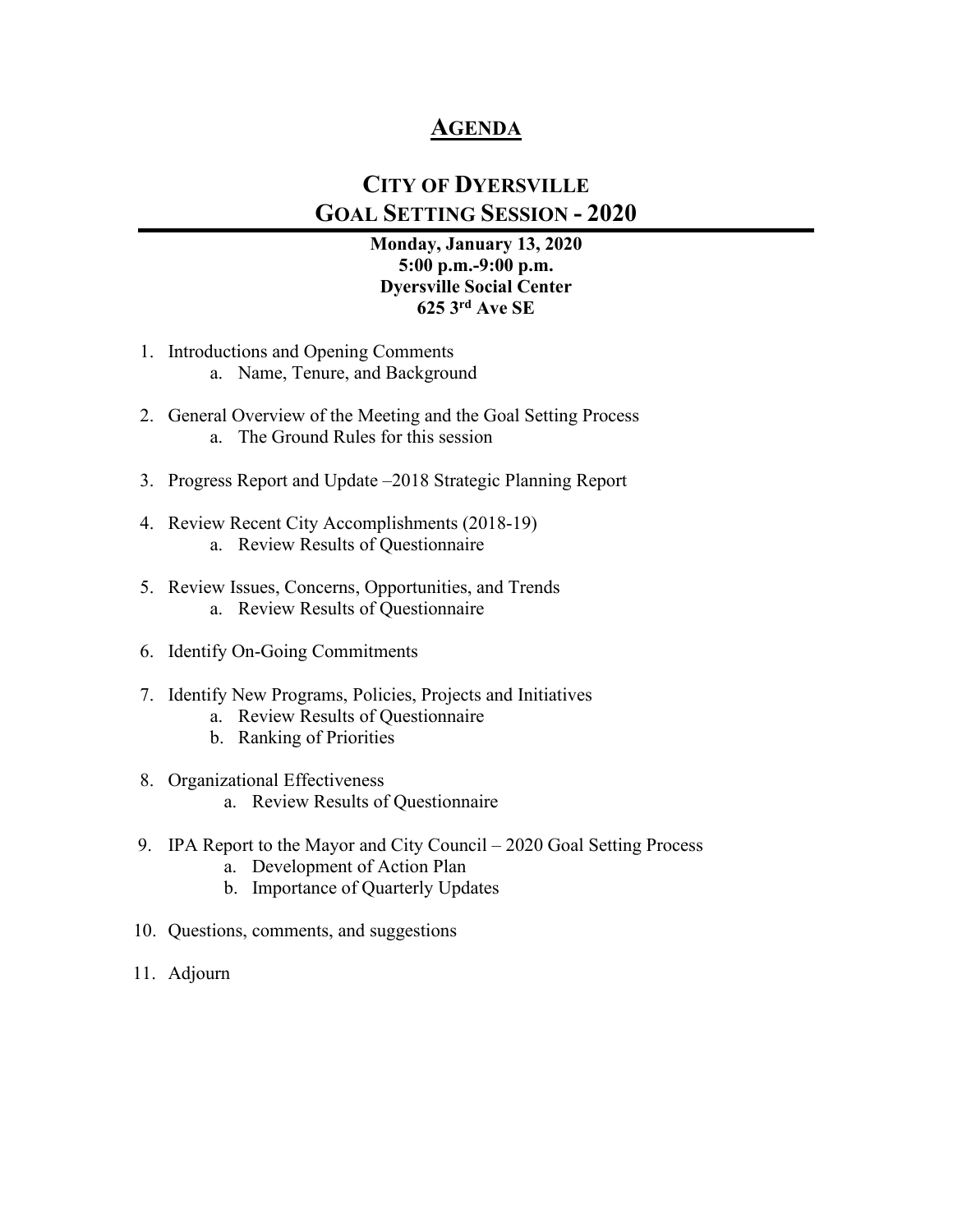# **City of Dyersville Goal Setting 2020**

### *2018 Goals - Review*

### **On-Going Commitments/Obligations**

- Continue street reconstruction and street rehabilitation programs
- Continue vehicle and equipment replacement programs
- Continue economic development programs
- Update Comprehensive Plan
- Establish policies/funding for sidewalk repair and curb repair programs
- Continue to review water and sewer rates
- Complete Police Department Standard Operating Procedures (SOP)
- Finish south utilities lift stations
- 1<sup>st</sup> Avenue West Bridge (STP project)
- Establish policy/plan to promote downtown revitalization o Conduct downtown redevelopment study
- Intersection improvements X49/1<sup>st</sup> Avenue West Roundabouts
- Evaluate needs, feasibility, priority, funding of bridges in Dyersville
- Pedestrian bridge  $3<sup>rd</sup>$  Street (E)
- Extension of Beltline Trail and tie in to Hwy 136 trail
- New pedestrian/bike bridge between Candy Cane and Westside Park
- City Code recodification
- Westside Trail completion
- Additional playground equipment at Westside Park

### **New Priority Projects, Programs, Policies and Initiatives**

- 1 Annexation study
- 2 (Tie) Establish connectivity between trails
- 2 (Tie) Bridge and roadway between  $12<sup>th</sup>$  Ave SW and  $13<sup>th</sup>$  Ave SE
- 4 (Tie) Increase funding for street rehab
- 4 (Tie) Westside Park bathroom
- 4 (Tie) Splash pad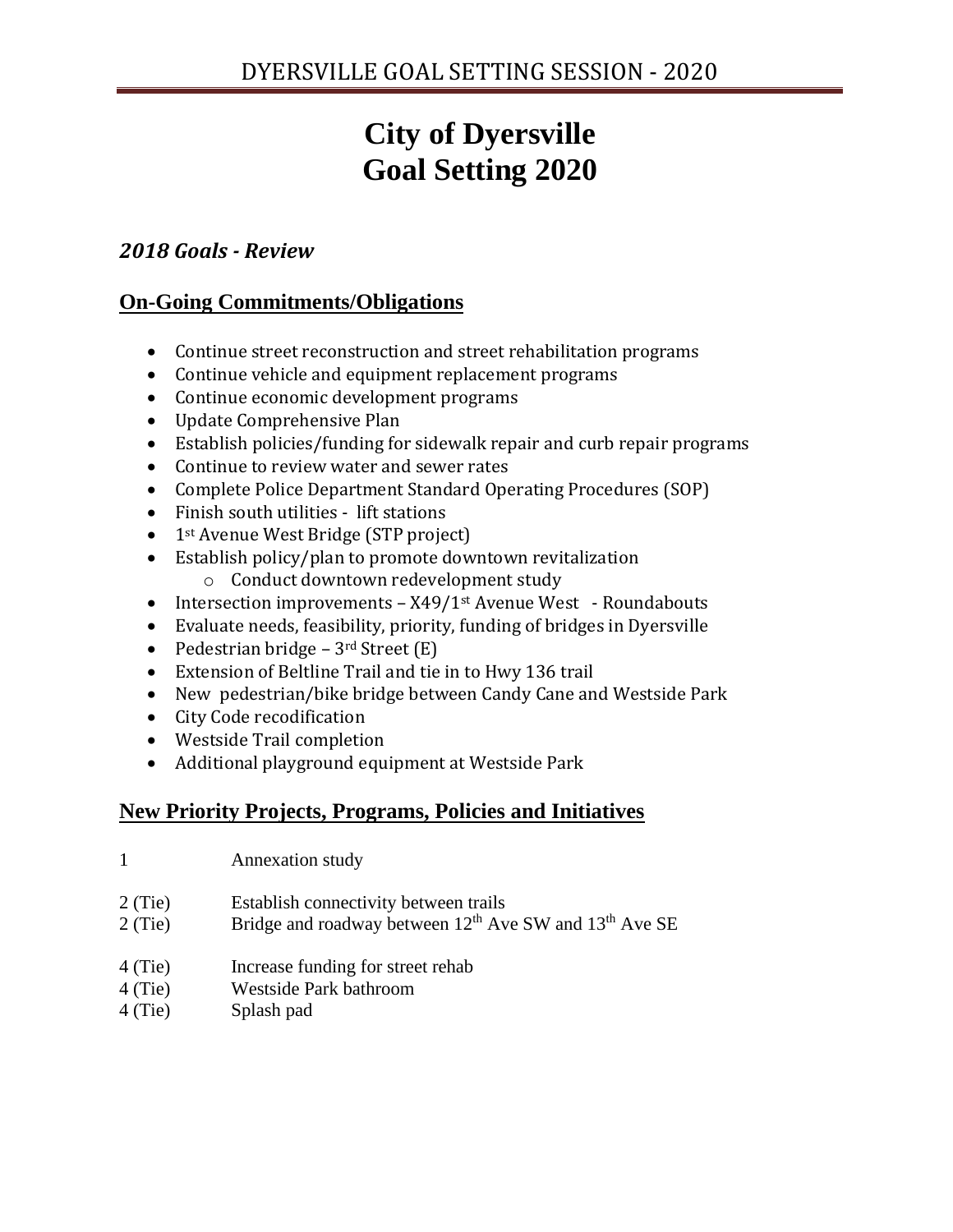## **2019-20 Questionnaire Responses**

E = Elected Officials Responses S= Staff Responses

### *I. Major Accomplishments*

#### **Infrastructure**

- Street reconstruction and rehab work (E/S)
	- o Completed about \$400k of reconstruction and rehab work a year
	- o Completed 8 blocks street rehab
	- o Street repairs/improvements:
		- 12th Avenue SW from 3rd Street SW Eastward to end of the street,
		- 6th Avenue from 6th Street SE to 9th Street SE and
		- 6th Street SE from 10th Avenue SE to 13th Avenue SE storm sewer improvements
		- $\blacksquare$  13<sup>th</sup> Avenue SE along with storm sewer improvements
		- Golf Course Road
- Hwy 136 corridor study initiated awaiting IDOT funding participation (S)
- Funding and Final Designs for X49 Roundabout and Roadway Project (E/S)
- Fixed the water runoff issue with the unmaintained alley with Esch's Subdivision 2nd Street NW project (S)
- Completed upgrade to  $3<sup>rd</sup>$  St SW bridge (S)
- 12-13<sup>th</sup> Ave traffic bridge  $(E/S)$ 
	- o Purchased Ertl property to allow City to move forward
	- o Working on hydraulic and preliminary designs
- Westside CC Bridge (E)
- City Square improvements draft designs & working with possible donor (S)
- Southeast Lift Station project (to be completed Summer 2020) (E/S)
- Southeast water booster project (to be completed Summer 2020) (S)
- WWTF upgrade awarded contract for last phase SE collection system diversion (2020 construction) (E/S)
- Water modeling project (S)

### **Economic Development**

- Downtown development/improvements:  $(E/S)$ 
	- o Downtown Plan/study
	- o Downtown Façade study
	- o Implement Downtown Façade study
	- o Twin Steeple Landing development 95% complete
	- o Sidewalk/trail along east side of North Fork
	- o Textile Brewery
	- o Completed funding and working with DEDC on the Downtown Riverfront Project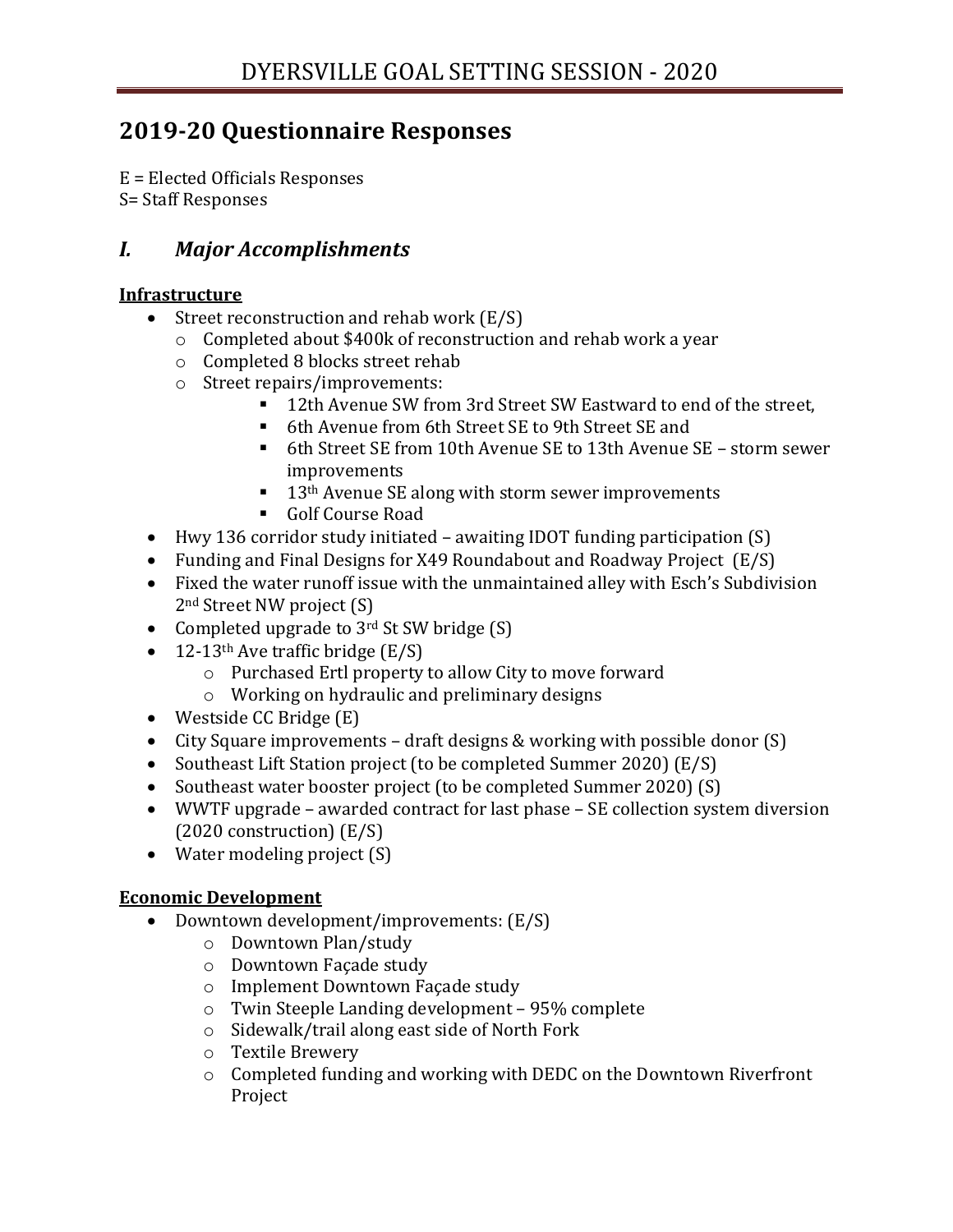- New businesses to town/economic development incentives:  $(E/S)$ 
	- o Hall of Fame LLC
	- o FarmTek
	- o Modernfold
	- o Elite Dental
	- o Digga
	- o Decker
	- o Dyersville Economic Development
- Field of Dreams activities (E)
	- o Continued to work with MLB on playing a professional baseball game at Field of Dreams on 8/13/20
- Continued to attract tourists with special events (S)

### **City Operations/Facilities**

- Updated Comprehensive Plan (E/S)
- Updated Zoning Ordinance (E/S)
- Recodification of City Code draft completed, awaiting Council approval  $(E/S)$
- Annexation study draft completed waiting for public hearing and council approval (E/S)
- City Hall repairs downstairs restroom & hallway, old squad room to conf room & PW Director's office as funds available(E/S)
- Continued data acquisition, data population & implementation of asset management system (S)
	- o Surveyed, mapped & added full storm sewer system
	- o Added pavement conditions
- Implementing Laser Fiche software (S)
- Hired new Public Works Director licensed PE can design, develop and certify projects "in-house" & oversee projects as practical (S)
- Added Public Works crew member position (S)
- Installed Fiber at the Social Center, Fire Department, City Hall, Water Department, and the Pool (S)
- 75% complete in installing fiber at the Public Works Building (S)
- 80% complete in sharing internet and phone services with the City and Library (S)
- Added Advance Scheduling Software and Electronic Time Card Software (S)
- Added Street View Software (S)
- Implemented and funded Emerald Ash Tree Removal Plan (S)
- PW staff safety training thru IMU (S)
- Partnered with Library to educate public & promote Public Works thru observance of Public Works Week (S)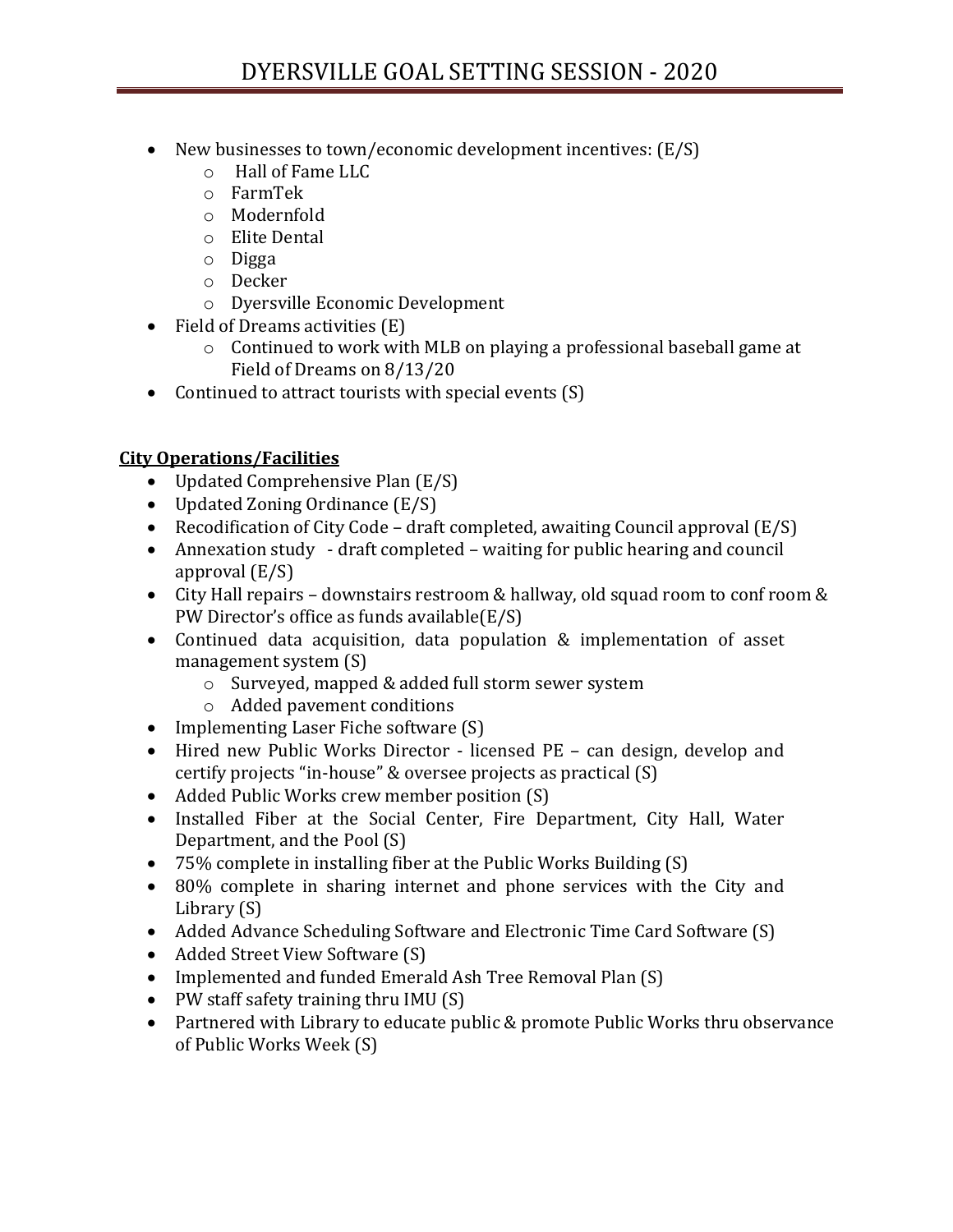#### **Vehicle and Equipment Replacement**

- Replaced: (S)
	- o Police squad car
	- o Truck at the police department
	- o Fire Station emergency generator
	- o Truck at the public works department
	- o 2 dump trucks
	- o WW Operator pick-up
	- o Sewer camera and trailer
	- o Car trailer & dump-trailer
	- o Camera Server
	- o Channel 8 Server
	- o Updated Access Points inside all our public buildings
	- o End Loader

#### **Housing**

- Developments in residential single-family and multi-family (E)
- Economic development incentives for: (E/S)
	- $\circ$  Hagerman Home 3<sup>rd</sup> phase
	- o K&K Building Project
	- o Westridge Estates
	- o Hermsen's Residential Development
	- o Rose Garden Properties LLC
- Residential and Multi-Family Tax Incentive Program (S)
- Castle Hill subdivision Phase II (S)

### **Public Safety**

- Increased staffing in Police Dept (E/S)
- Police SOP (E/S)
- Aerial ladder & equipment usage training progressing (S)
- Getting bids ready to purchase new pumper/engine (S)
- Replacing hydraulic rescue tools with battery-operated tools (S)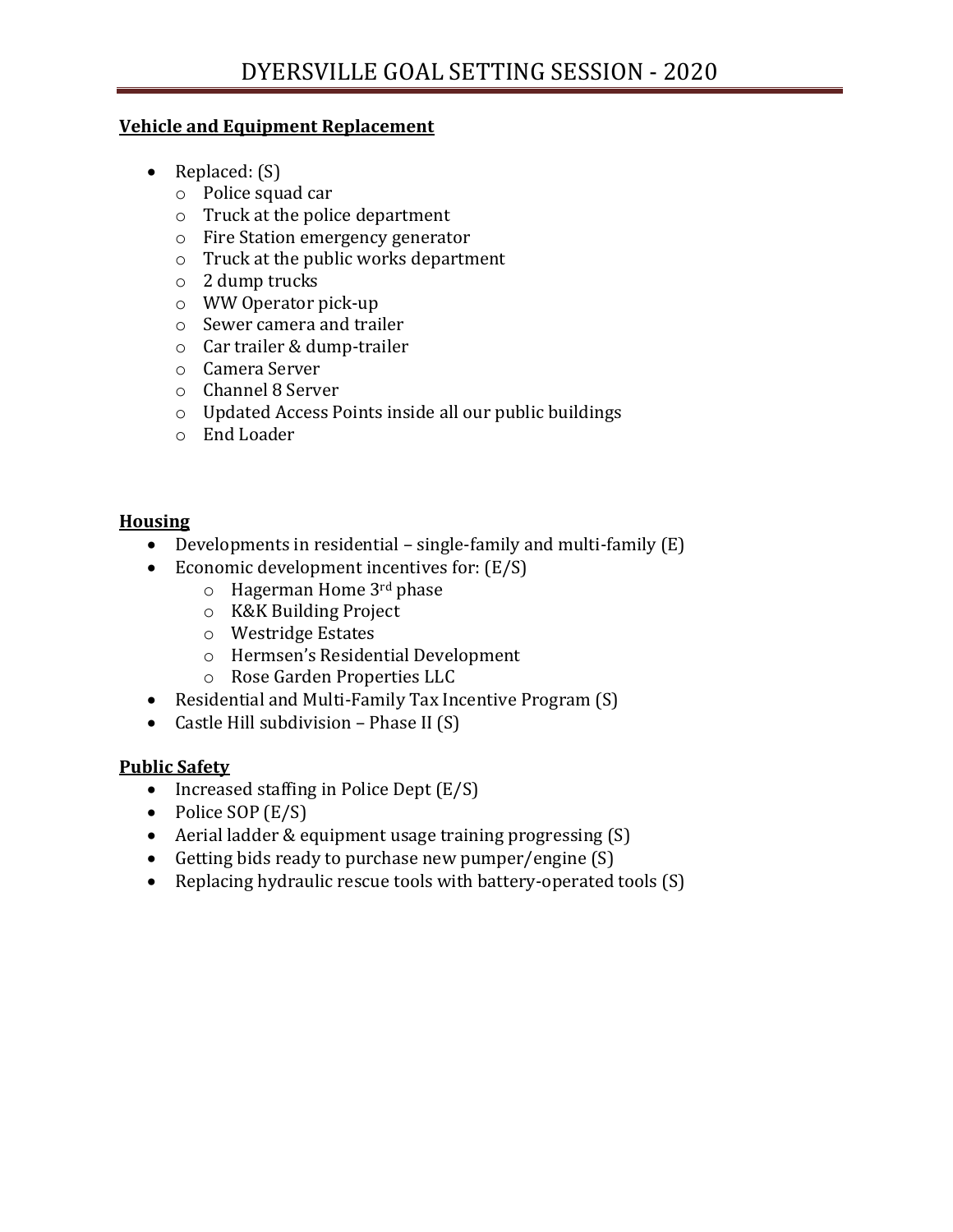#### **Parks and Rec**

- Candy Cane Park:  $(E/S)$ 
	- o Pedestrian bridge between Candy Cane and Westside Park
	- o Extension of parking lot (S)
	- o Baseball/softball field improvements; fixed fencing
- Enhancement of trail system (E/S)
	- o Westside Park Trail extension completed
	- o Pedestrian bridge over North Fork
	- $\circ$  Pedestrian bridge 3rd St SW
	- o Hwy 136 trail project
	- o Approved bids to extend Hwy 136 trail & tie into Beltline Trail
- Completed Little League Commercial Club Park Project and lighting (E/S)
- Westside Park bathroom (S)
- Dog park (90% completed) (S)
- Disc golf course (90% completed) (S)
- Pickle ball lines painted onto Tennis Courts (S)
- Aquatic Center pool: (S)
	- o Vessel resurfaced and painted
	- o New sand filter in mechanical room
	- o Higher wages for lifeguard staff
	- o Doggie dip on last day Pool open
- New sponsored baseball/softball jerseys (S)

### **Library**

- Reorganizing Library space to include Creation Station active learning space and collection (S)
- Library of Things collection (S)
- Library roof repair (S)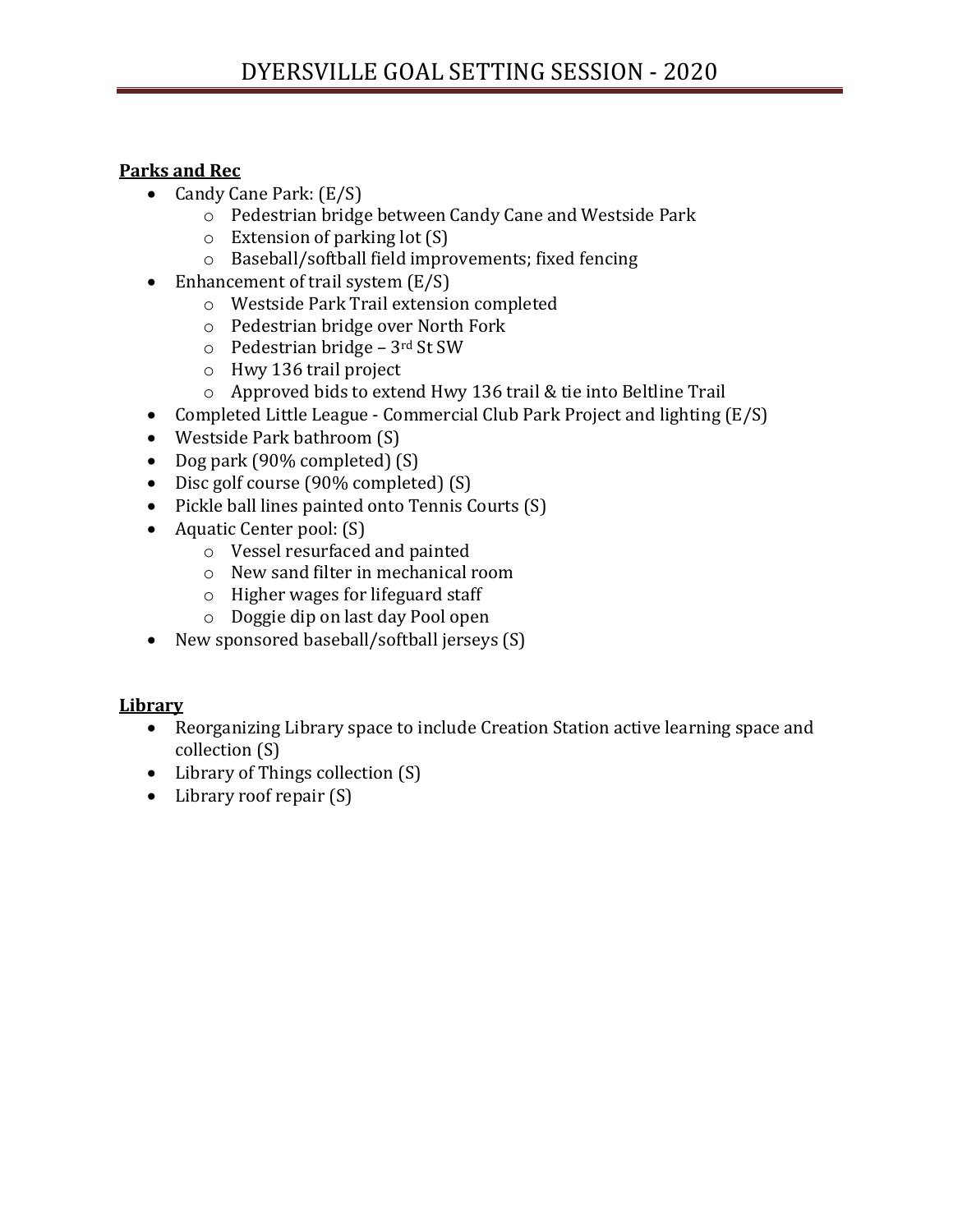### *II. Issues, Concerns, Trends, and Opportunities*

#### **Financial/Budgetary**

- Evaluate whether new tax laws on budgeting will affect us (E)
- Declining RE tax rate (E)
- Maintaining flat line on property taxes (S)
- Property tax rollbacks (S)
- The economy—regional and global (S)
- Financial constraints (S)
- Take advantage of low interest bonds (S)
- Continue efforts to strengthen and protect several fund balances (S)
- Continue to monitor employee pay and benefits competitiveness in the market today (S)
- Funding and budgets are limited never enough money to do all that we should for the citizens (S)

#### **Infrastructure**

- Finish current projects (E)
- Are we spreading ourselves too thin w too many projects? (S)
- Many streets deteriorating need preservation, attention, repair (E/S)
- Some streets beyond rehab need reconstruction  $(16<sup>th</sup> Ave. SE)$   $(S)$
- Infrastructure in good shape overall (E)
- Extending, connecting, maintaining city assets (S)
- Flooding: (S)
	- o Reduce impact
	- o Reduce lean-up costs
	- o Northwest & Southwest areas cut off during flood events
	- o Water over the road too early during high-water in creeks and rivers. Flood gates do not seem to function the way they should
- Residential sidewalk repairs (S)
- Residential curb repairs (S)
- Unusual weather can have huge impact on capital improvements project schedules  $(S)$
- WW plant needs more space for added sludge that will be coming from nutrient removal addition. Better to store sludge under roof, protected from rain (S)
- Storm sewer system not receiving needed regular maintenance, inspections (S)
- Need bridges constructed in 3 locations as identified in study (S)
- 1<sup>st</sup> Ave West bridge over Bear Creek needs rehab badly (S)
- Many streets have no sidewalks especially needed on major pedestrian routes ( $6<sup>th</sup> Street, 8<sup>th</sup> Avenue SE$ ) (S)
- Most existing sidewalks are non-compliant with ADA many are so bad pedestrians prefer to walk in street (S)
- We invest a lot in infrastructure (S)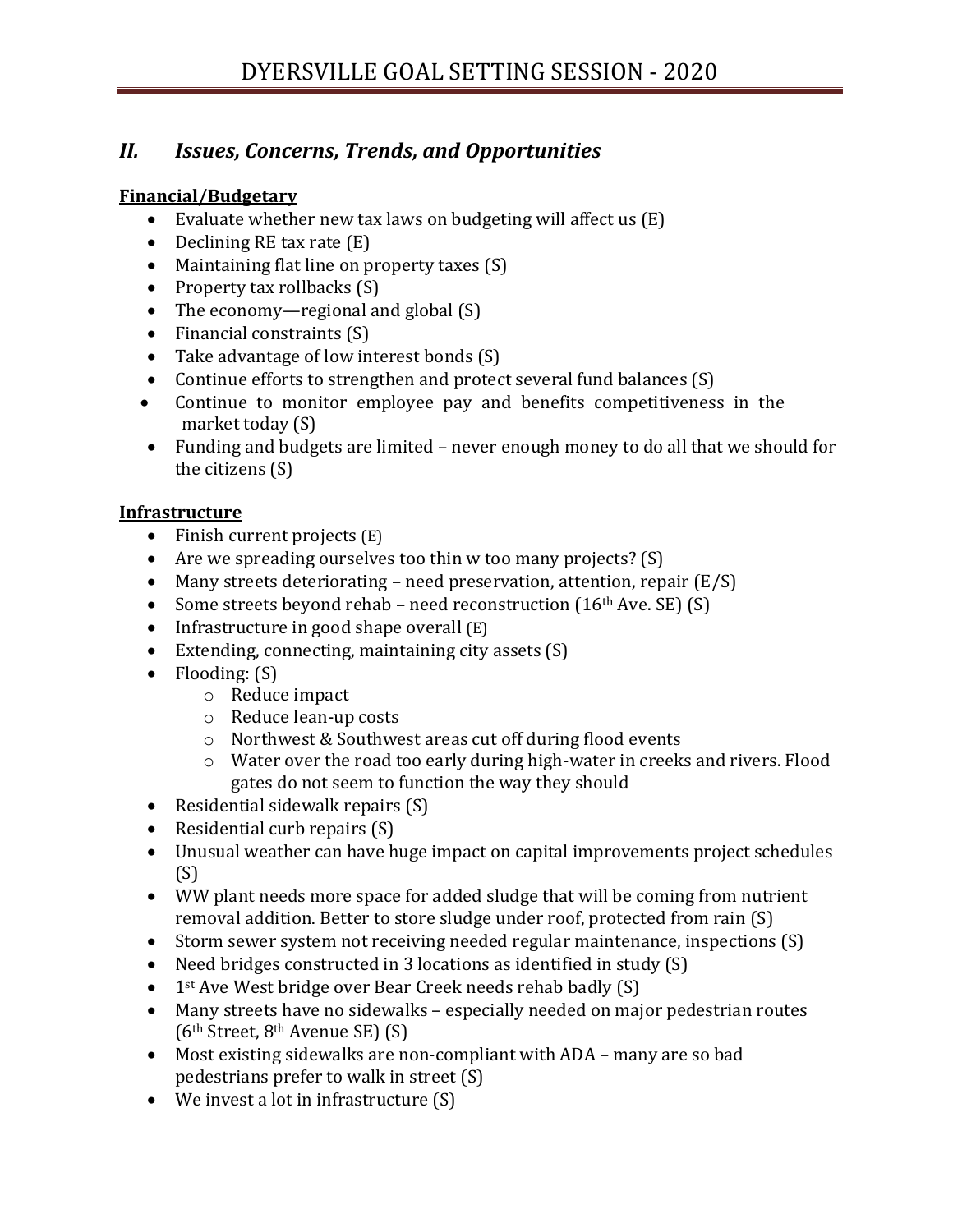#### **Economic Development**

- Further opportunities to partner w MLB at Field of Dreams (E/S)
- Family recruiting  $(E)$
- Housing study (E)
- Ensure MLB event is executed safely as a world-class event (E)
- New business and downtown development/growth (S)
- Development of Square Westside public input (E)
- Schuster building (E)
- Decline in commercial stores (S)
- Selling our "Great" city (S)
- Positioning the community to compete in the global market (S)
- Drawing more people to our city: visit, live and work (S)

### **Housing**

- Adequate housing, esp. for senior and  $1<sup>st</sup>$  time homebuyers  $(E)$
- Still no truly "affordable" housing options(S)

### **City Operations/Facilities**

- Concern that new state legislation could make it difficult to maintain our level of services (E)
- Continue ash tree cutting with no replanting  $(E)$
- Maintain efficiency in the departments (S)
- $2<sup>nd</sup>$  floor City Hall  $(S)$
- Update City Council Chambers (S)
- Annex residential subdivisions outside city limits; create incentive plan (S)
- Staffing levels in city departments (open positions, turnover, etc.) (S)
- Need additional full-time Admin Asst position for City Hall to assist with work load (S)
- Aging buildings / planning for replacement of HVAC, roof, carpet, etc. of city buildings (S)
- PW staff not fully trained and compliant with OSHA requirements (S)
- Dyersville has very little written safety programs as required by OSHA (S)
- PW Director needs to come up with better system for developing in-house designs and construction plans (S)
- PW buildings and equipment spread out all over town. Seasonal and other street maintenance equipment storage on south side though operations on north side. Efficiency greatly affected when having to move things back and forth. (S)
- Many parks and other public facilities do not provide for easy collection of recyclables (S)
- Parking lot next to library frequently has snow/ice remaining after snowstorms many of older citizens stay away in winter due to lack of adequate snow/ice removal in city parking lot (S)
- Citizens 'throw' grass clippings, tree trimmings, snow into streets (S)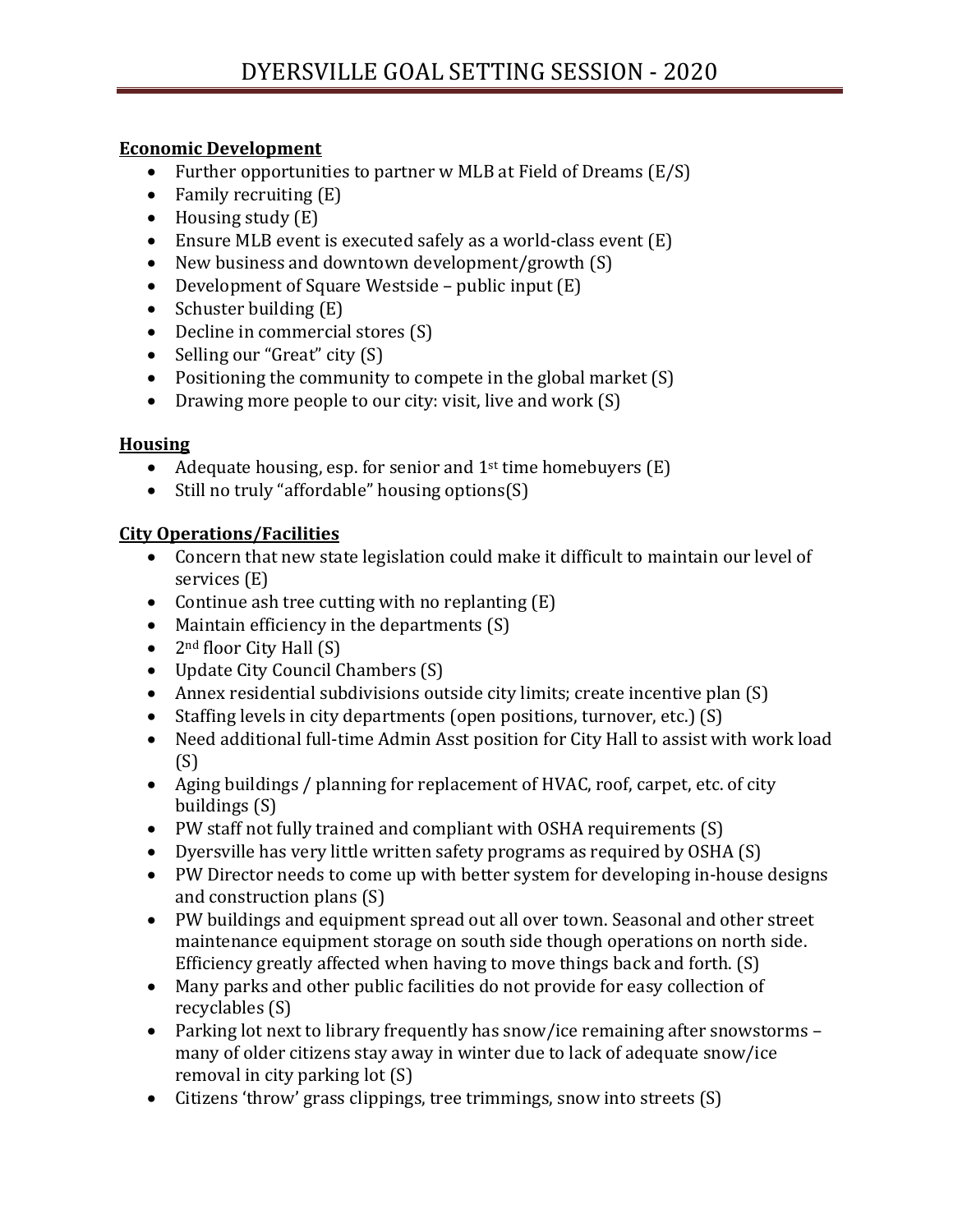#### **Public Safety**

- Recent trend of losing police officers/Police Dept turnover (E)
- People coming into town driving too fast (S)
- Volunteer firefighters & EMS harder to fund & then retain (S)
	- o Training and certification is becoming increasingly difficult and expensive to get and retain
- Demands placed on ambulance service personnel becoming increasingly difficult (S)

### **Parks & Rec**

- Better lighting of Westside walk paths (E)
- Expand swimming pool Splash Pad (S)
- Creating more park space (S)
- Signups down for Baseball, Softball, and Soccer (S)
- Aquatic Center attendance lowering (S)
- Park space limited for Soccer seasons during flooding events (S)
- No fencing on 3 of 5 fields at Candy Cane/Westside park for prospective Baseball/Softball tournaments (S)
- No permanent Restroom/Concession Stand at new Little League Complex (S)
- Trails in many parts of town but not all connected to each other, to Heritage Trail (S)

### **Other**

- Capitalize on our momentum  $(E)$
- Stable and growing population  $(E)$
- Stagnant population growth (S)
- State Legislature efforts to erode Home Rule authority for Cities (S)
- Resistance to change in the community (S)
- Overall decline in volunteerism (S)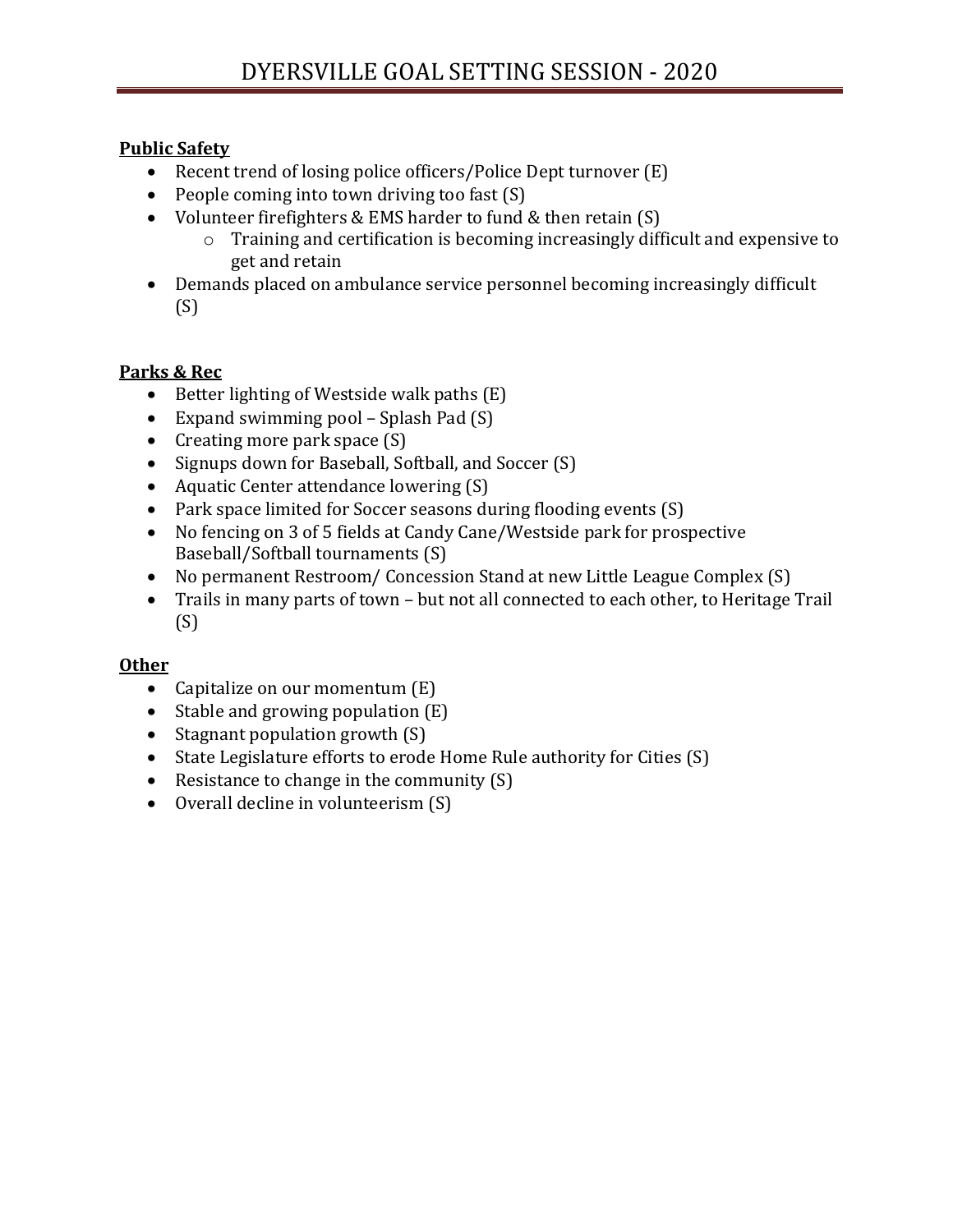### *III. On-Going Commitments/Obligations*

### *(as identified by Staff)*

- Continue street reconstruction and street rehabilitation programs
- Intersection improvements/reconstruction X49 X49/1<sup>st</sup> Avenue West -Roundabout
- Finish roadway improvements on X49 from 12<sup>th</sup> Avenue SW to 1<sup>st</sup> Avenue E
- Extension of Beltline Trail and tie in to Hwy 136 trail
- Continue with bridge and roadway between  $12<sup>th</sup>$  Avenue SW and  $13<sup>th</sup>$ Avenue SE
- Bear Creek restoration project
- Continue vehicle and equipment replacement programs
- Continue economic development programs
	- o Continue to work with DEDC and developers on Economic Development Projects
	- o Continue to work with MLB on their event at Field of Dreams and for future events
	- o Continue to work with Field of Dreams development to build an outstanding tourism site
- Continue to promote downtown revitalization
	- o Continue to Fund Downtown Façade Program
- Additional playground equipment at Westside Park
- Annexation study
- Update Subdivision Ordinance
- Establish policies/funding for sidewalk repair and curb repair programs
- Review and update street and curb assessment program
- Continue to review water and sewer rates
- City Code recodification
- Continue with the development of City Asset System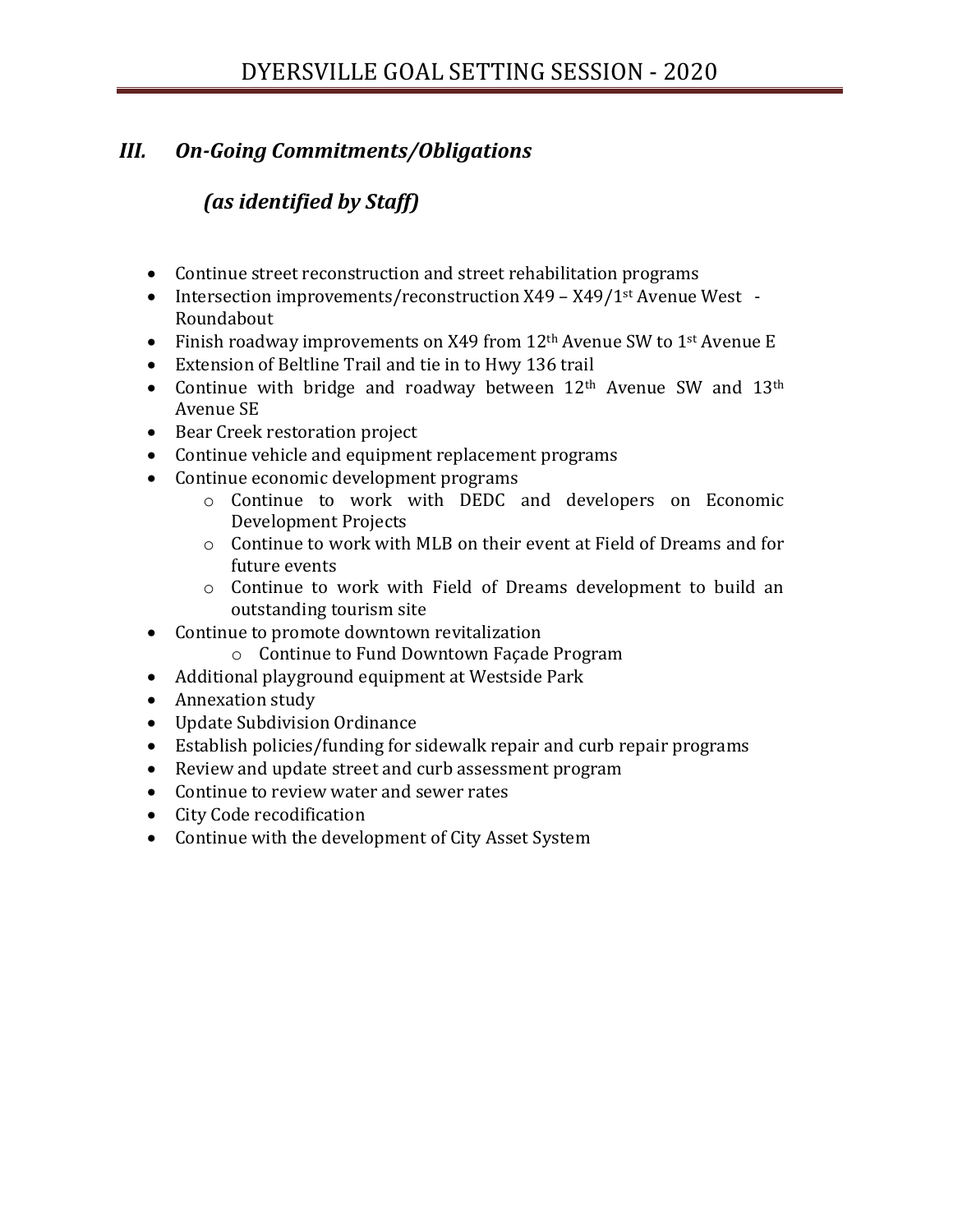### *IV. Significant New Initiatives, Programs, Policies, or Actions*

- Improve and expand on ways we communicate and share information with our residents (E)
- Splash Pad and other toddler opportunities at the Aquatic Center (E/S)
- New Council chambers  $2<sup>nd</sup>$  Floor renovation with museum  $(E/S)$
- Roads in older sections of City (E)
- Trails, experiences and other amenities that will encourage families and young professional to consider living in Dyersville (E)
- Local foods initiatives (E)
- Resources for small or home-businesses/shared workspaces (E)
- Fix basement bathroom (E)
- Annexation (E)
- Develop pre-annexation guidelines to work with people who live outside the City to Annex in our City. (S)
- Westside Park Lighting (E)
- Sidewalk, Curb access City wide (E)
- 1<sup>st</sup> Avenue West Bridge over Bear Creek rehab (E/S)
- Bridge and roadway between 7<sup>th</sup> Street SW and Beltline Road Extension (S)
- Reconstruct  $16<sup>th</sup>$  Avenue SE at the shopping mall (S)
- New permanent Public Restroom facilities throughout the parks (S)
- Pave the gravel area behind Little League Complex to allow for safer parking (S)
- Pay equity study for all departments (S)
- Develop/participate in complete safety training program and written safety policies to 1) ensure optimum safety of staff, and 2) ensure compliance with safety requirements to minimize liability exposure and possible lower insurance costs (S)
- Consider using storage hoop building for sludge storage and adding new hoop building behind streets shop for equipment storage (S)
- Provide for recycling collection in all City-owned facilities/parks (S)
- Improvements to North Fork through town for appearance and recreation (S)
- Develop social media communication opportunities for recruitment and retention (S)
- Trail from Heritage Trail to Downtown (S)
- Cameras on entrances to town (S)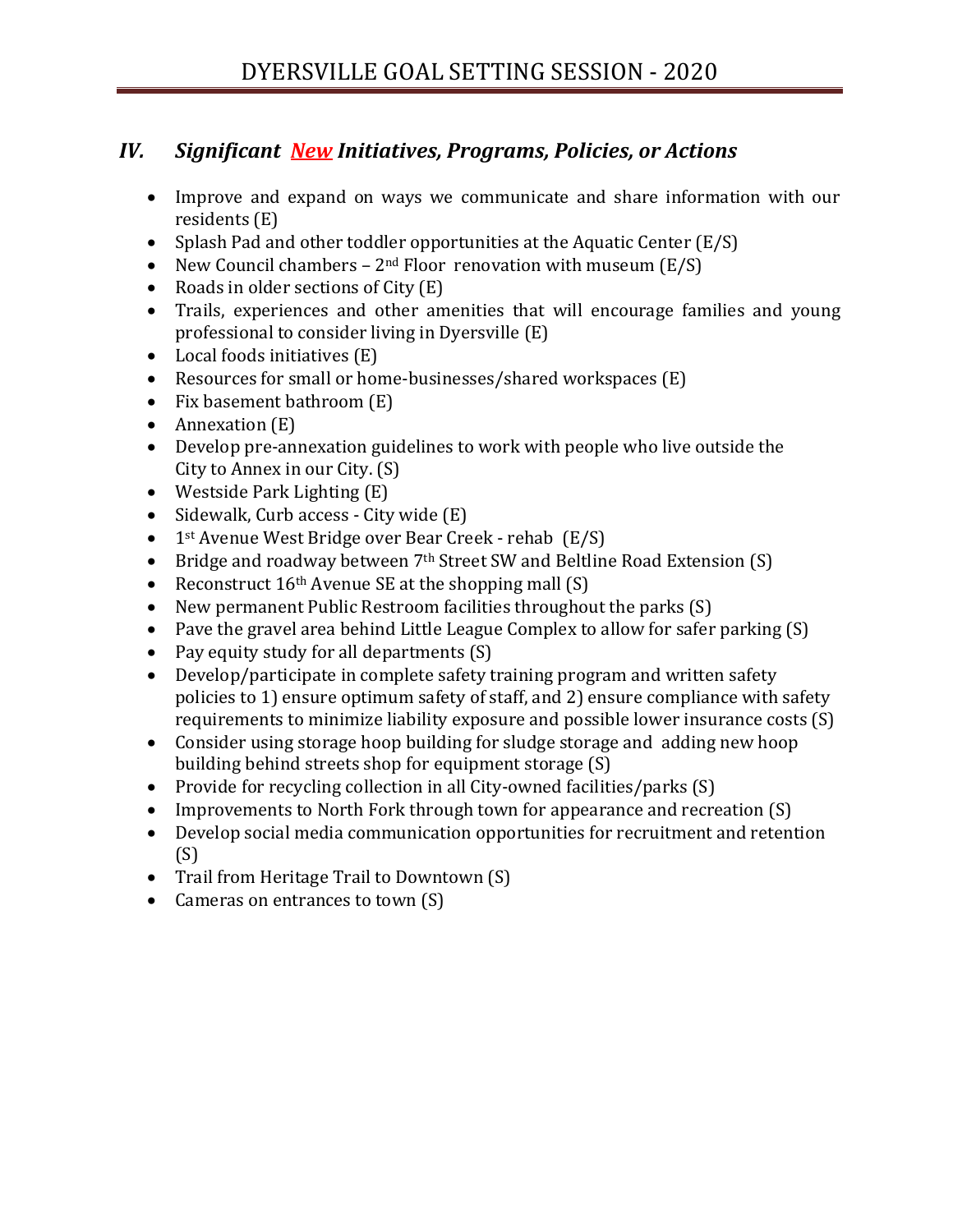### *V. Organizational Effectiveness*

#### *2018 Initiatives*

- Continue to hold work sessions on major issues
- Continue efforts to improve communication/openness with the public
	- o Keep residents informed and get their input before any major decisions are made
	- o Invite local people for their input. Some may have some expertise in what we may be working on. Get them involved with what the City in trying to do
- Continue goal-setting every two years
- Provide citizens transparent comprehensive spending summaries on the city web site on projects - to include budget planned vs. actual spent
- Investigate methods to provide factual information to citizens regarding topics that can often be the subject of inaccurate rumors (taxes, debt, economic development, public works projects, etc.)
- Continue to foster an environment that allows the Mayor/Council/City Staff the ability to perform at a high level. Ensure that all viewpoints are respected, input from citizens is encouraged and valued and decisions are thought through and not rushed. Council decisions should be fully supported even if all members do not necessarily share the same opinion
- If Council Members have informational questions before council meeting, pls contact Department Heads or City Administrator before meeting so they can research and get accurate information

### *2020*

- Would be an improvement if city council had more time / advance notice on some agenda items (E)
- There are some times when we are forced to vote on something due to time constraints and cannot table the item for further investigation / consideration. Getting the city council packets mid to late Friday afternoon for a Monday evening meeting can also be challenging to be fully prepared and have the ability to seek additional info prior to the meeting. (E)
- Move Lori to City Hall (E)
- Administrative person in front Part Time (E)
- Meet with county  $(E)$
- Need to be open to change in way we operate  $(E)$
- We need to be cognizant of transparency perceptions (E)
- Need to share all information, good and bad (E)
- Require more from Department heads to take workload off City Administrator to free up for strategic planning and execution (E)